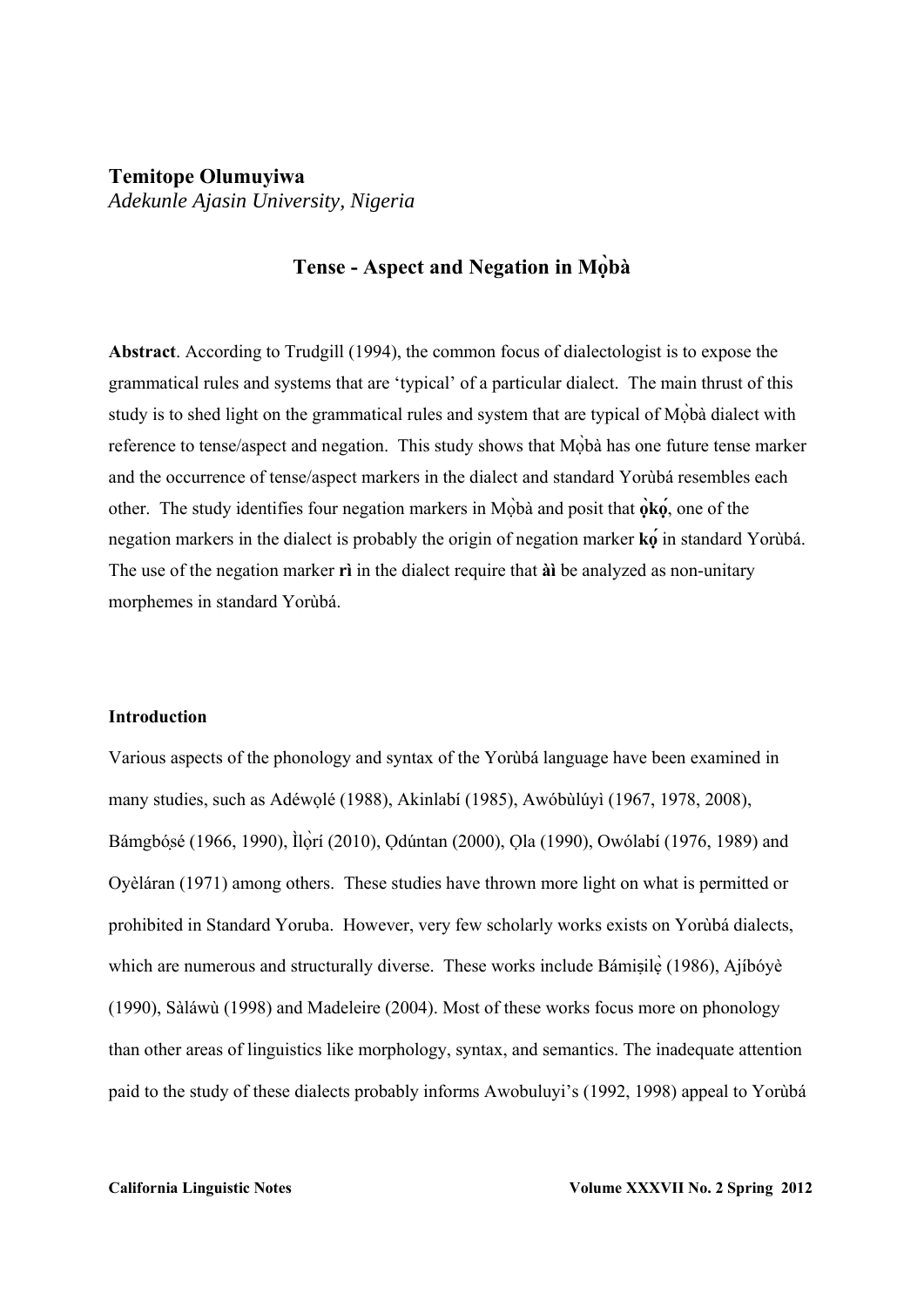linguistics to research into Yorùbá dialects. Such study, according to him, will provide some grammatical expositions that may teach us new things that will help in reappraising the grammar of Yorùbá language. Olúmúyìwá (2006) and the present study respond to that call as we are also of the view that such study of the Yorùbá dialects has immediate and long term benefits for Yorùbá language studies.

 The main thrust of this study is to show the grammatical rules and systems that are typical of the dialect with reference to tense/aspect and negation. The approach in this descriptive analysis affords us the opportunity to identify and describe the forms and functions of these items in Mobà.

## **Mọba Linguistic Area ̀**

Mộbà is spoken in all the towns and villages of the Mộbà Local Government Area and some towns in Ilejemeje Local Government area of Èkìtì State. These towns include Ọ̀tùn, Igógo, Osùn-ún, Èpẹ̀, Osàn, Ìkùn, Ìsáòyè, Isàn and Iyè. Mòbà is also spoken in the following towns in Kwara State of Nigeria: Osí, Ìlọfà, Ayédùn, Ekàn and Ìlálẹ̀. In each of these towns a variant of Mobà is spoken. Mobà belongs to the Central Yorùba (CY) dialect group. Other dialects in this group are Èkìtì, Ìjẹ̀sà and Ifẹ̀.

# **Tense and Aspect Markers in Mọbà ̀**

Like Yorùbá language, tense in Mọbà polarizes future and non-future: being present and past. Future tense covers only future tense. Unlike Yorùbá, which has three future tense markers, **yóò**, **máa** and **á**, the only phonetically visible element that marks future tense in Mobà is **éè**, as it occurs in the following expressions:

### 1. **Ọ̀tún**

i. Olú **ẹ́ẹ̀** kọlé ́

Olú will build-house "Olu will build house"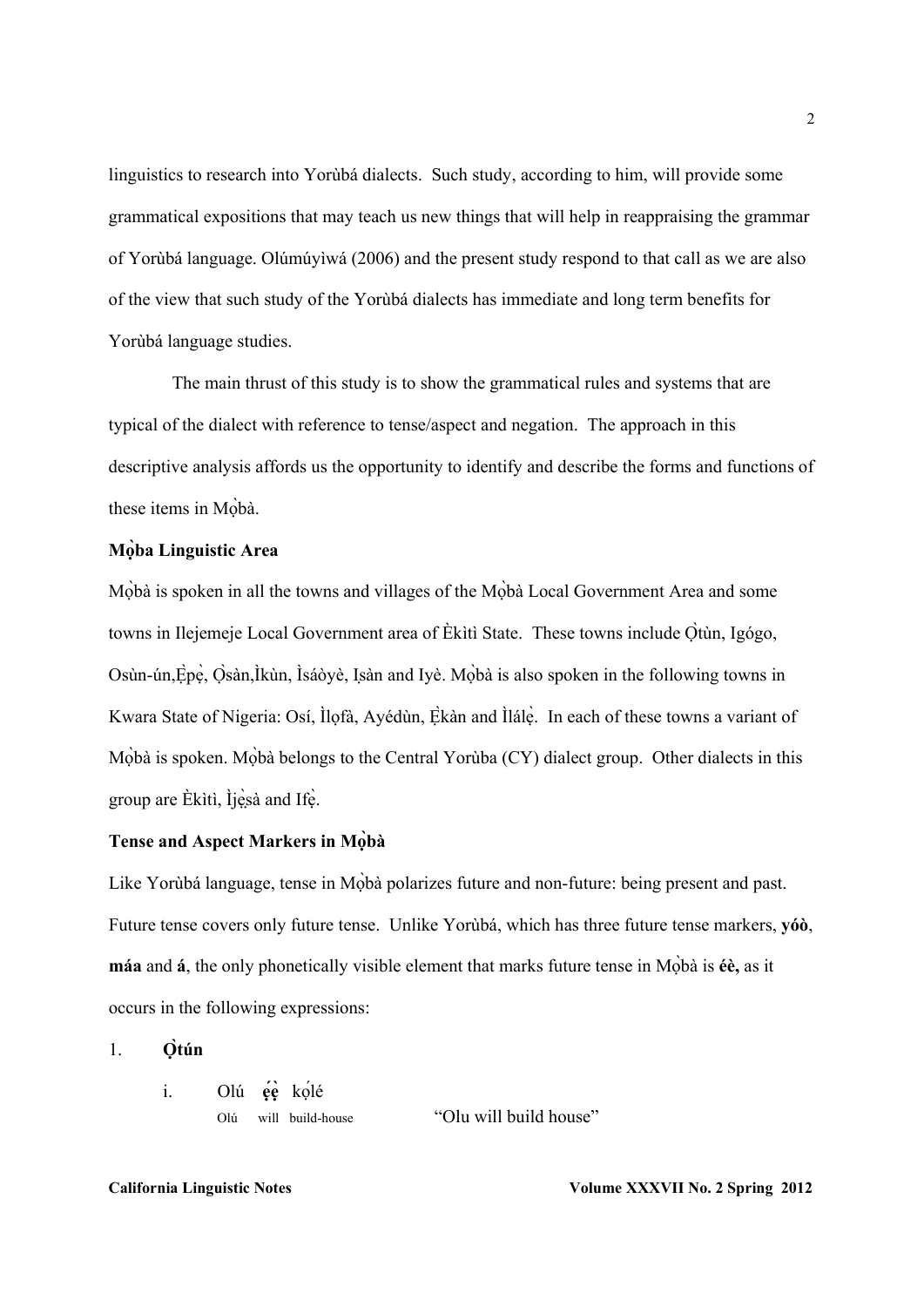|    | ii. $Ay\phi$ $e\phi$ $I\phi$ |                        |
|----|------------------------------|------------------------|
|    | Ayo will go                  | "Ayo will go"          |
|    | iii. Ayo éè gbe              |                        |
|    | $Ay\phi$ will carry (it)     | "Ayo will carry it"    |
| 1V | Olú éè momi                  |                        |
|    | will drink-water<br>Olú      | "Olu will drink water" |

As shown in (1) above, the future tense marker in Mọbà occurs between the subject noun phrase and the verb (phrase). However, the future tense marker changes form when it occurs with short pronouns as exemplified below in  $(2)$ .

2. **Ọ̀tun**

| $\mathbf{i}$ . | àá é lo $\rightarrow$ À è lo                                           |                    |
|----------------|------------------------------------------------------------------------|--------------------|
|                | We will go                                                             | 'We will go.'      |
| ii.            | àá éè gbe $\rightarrow$ À è gbe                                        |                    |
|                | We will carry $(it)$                                                   | 'We will carry it' |
| iii.           | mií éè dìde $\rightarrow$ Me è dìde                                    |                    |
|                | will stand (up)<br>L                                                   | 'I will stand up.' |
| iv.            | $\phi \phi \leftrightarrow \phi \phi \leftrightarrow \phi \phi \phi$ a |                    |
|                | you will come                                                          | 'You will come.'   |

As observed in (2) above, the form of the future tense marker has undergone the phonological processes of deletion in (2:i-ii,iv) and deletion/assimilation in (2:iii). The choice of either **éè** or **ẹ́ẹ̀** in (1) and (2) above is dependent on the advanced tongue root (ATR) feature of the vowel of the verb that follows it.

 The non-future tense is marked only by high tone syllable **é**, which also manifest itself between the noun phrase and the verb as shown in (3):

# 3. **Ọ̀sàn**

| $i$ . | Ayo é ga $\rightarrow$ Ayo o ga<br>Ayo HTS tall | Ayo HTS tall      | 'Ayo is tall'     |
|-------|-------------------------------------------------|-------------------|-------------------|
| ii.   | Dadá é gbe $\rightarrow$ Dàda á gbe             |                   |                   |
|       | Dada HTS carry (it)                             | Dàda HTS carry it | 'Dada carried it' |

### California Linguistic Notes Volume XXXVII No. 2 Spring 2012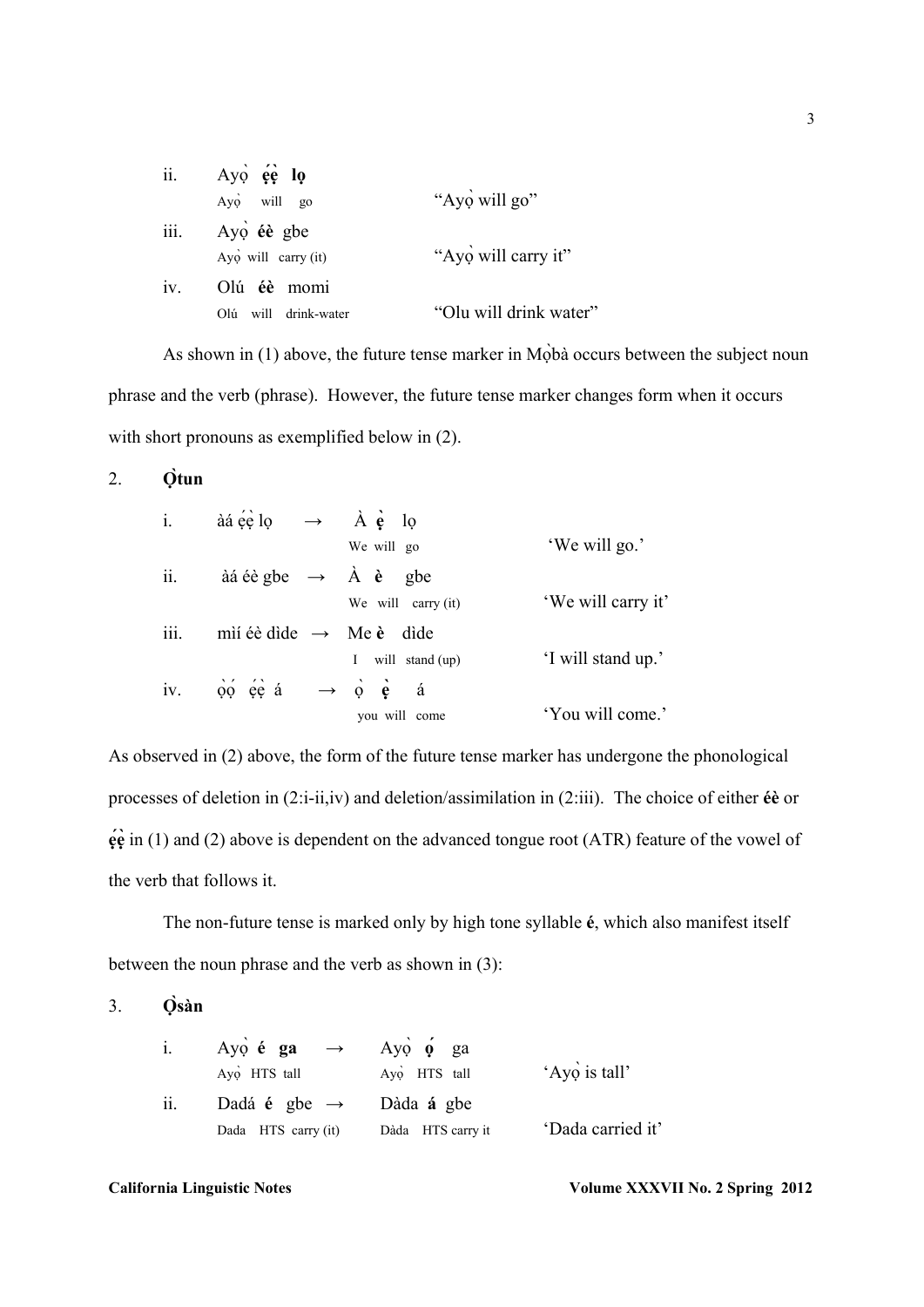| iii.        | Ayo é lo<br>$\longrightarrow$     | Ayo $\phi$ lo              |                     |
|-------------|-----------------------------------|----------------------------|---------------------|
|             | Ayo HTS go                        | Ayo HTS go                 | 'Ayo went'          |
| iv.         | Ale $\acute{e}$ gbe $\rightarrow$ | Ale $\acute{\text{e}}$ gbe |                     |
|             | ground HTS dry                    | ground HTS dry             | 'The ground is dry' |
| $V_{\cdot}$ | mìí é lo<br>$\rightarrow$         | mìí <b>i</b> lo            |                     |
|             | 1sg HTS go                        | HTS go<br>Ι                | 'I went'            |
| vi.         | àá é gbe<br>$\longrightarrow$     | àá<br>á<br>gbe             |                     |
|             | 3pl HTS carry                     | we HTS carry               | 'we carried it'     |

As shown in (3) above, the HTS noticeably and regularly assimilates the properties of the vowel of the preceding subject NP. Utterances in (3) with HTS are exclusively interpreted as either present or past in Mọbà ̀

## **Aspect**

Aspect is one of the most studied functional items in Yorùbá due to its prominence in Yorùbá sentences, Odúntan (2000:134-135). Aspect denotes the duration of event described by the verb in a given clause to show whether such an event is on going (progressive) or have been completed (perfective), Ìlọrí (2010:150). Like Yorùbá, there are three different types of aspects ̀ which are functionally lexicalized in Mọbà. These are **í** (progressive), **mọo** í (habitual) and **ti** (perfective). These are exemplified below in (4).

# 4. (a) **Igógo**

| $\ddot{1}$ . | À <b>i</b> soràn      |                     |
|--------------|-----------------------|---------------------|
|              | 3pl prog talk         | 'We are talking'    |
| ii.          | Ayo í jusu            |                     |
|              | $\ldots$ Prog eat-yam | 'Ayo is eating yam' |
| iii.         | $Ol$ ú í $lo$         |                     |
|              | $\ldots$ prog go      | 'Olu is going'      |

# **(b) Ìlọfà**

i. Olú **mọọ́ í** gbẹ̀bùn

…. dur prog receive-gift 'Olu habitually receives gift'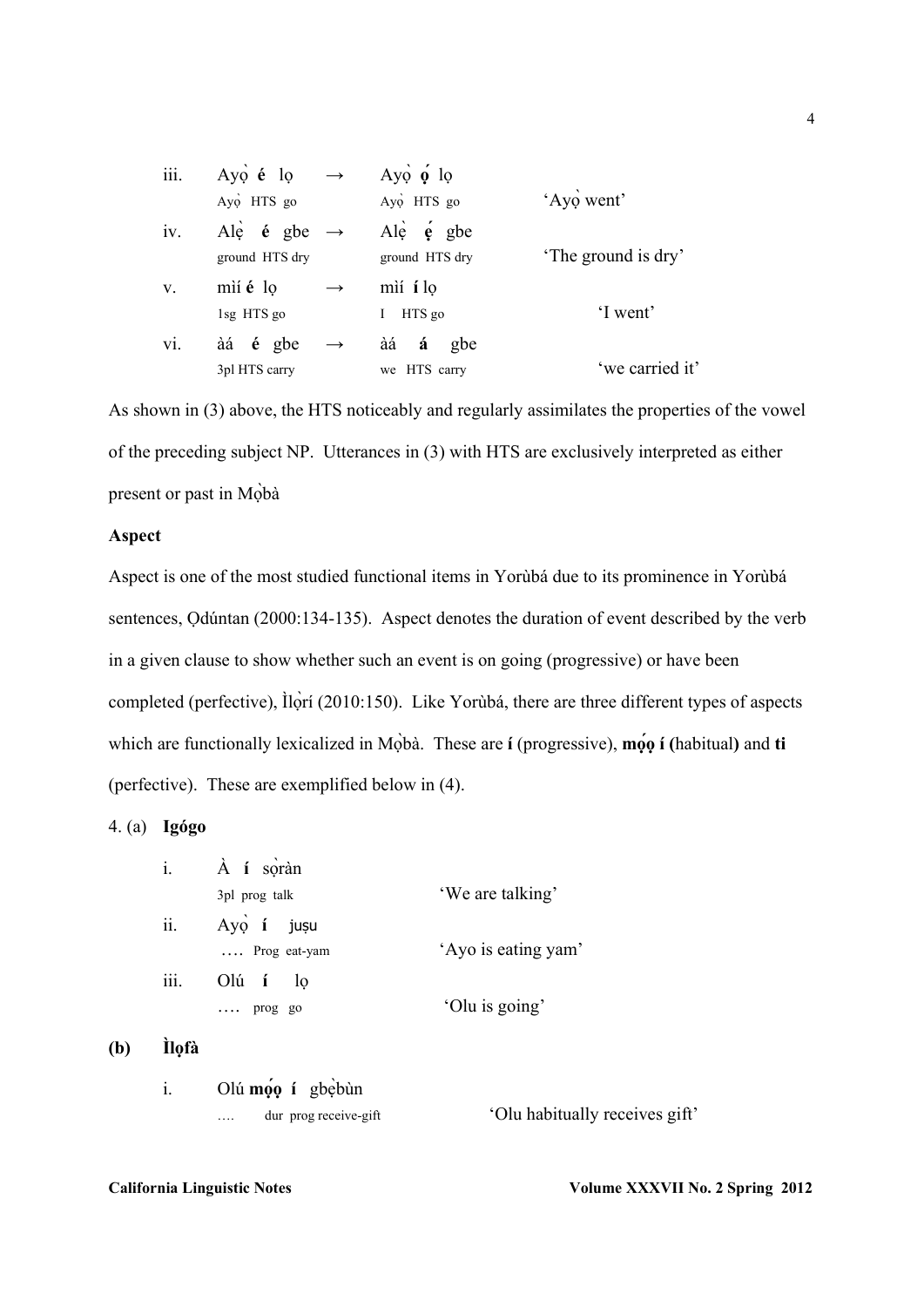|     | ii.            | $Ay\phi$ moo í yúnbe<br>dur. Prog the-place                            | 'Ayo habitually goes there.'       |
|-----|----------------|------------------------------------------------------------------------|------------------------------------|
|     | iii.           | lon eye $m\acute{\varphi}q$ í pario<br>bird dur prog make-noise<br>3pl | 'The birds habitually make noise.' |
| (c) | Ìkùn           |                                                                        |                                    |
|     | $\mathbf{i}$ . | Délé ti rí a                                                           |                                    |
|     |                | perf see 3pl                                                           | 'Dele has seen us.'                |
|     | ii.            | $\int 6$ $\phi$ $\phi$ <b>ti</b> $\phi$ ?                              |                                    |
|     |                | Have 2sg perf hear                                                     | 'Have you heard?'                  |
|     | iii.           | Bàbá ohún ti kú                                                        |                                    |
|     |                | father the perf die                                                    | 'The father is dead.'              |
|     |                |                                                                        |                                    |

 The progressive marker **í** in 4 (a) refers to action or state in progress at the time of speech/utterance or at a time in the past which serves as a kind of reference point for the speech/utterance. Structures containing progressive markers are factive in Moba. The habitual marker in  $4(b)$  shows that the action in such types of utterances in Mộbà is marked as being in progress and incomplete. However, the action in 4(c) has been performed/completed at the time of reference. The perfective aspect marker **ti** in Mọbà, shows that the action or state as shown in ̀ 4(c) above is the same with **ti** (perfective marker) in Standard Yorùbá.

Like Yorùbá, two or more aspect markers may occur in a cluster in Mòbà. This can be seen in  $(5)$ .

## 5. **Osùn-ún**

| $\mathbf{1}$ . | Ihan akorin ti í korin               |                                      |
|----------------|--------------------------------------|--------------------------------------|
|                | 3pl chorister perf prog sing-song    | The choristers have started singing' |
| ii.            | O $\mathfrak{u}$ <b>ti</b> i<br>suse |                                      |
|                | $\ldots$ perf prog do-work           | 'Olú has started working'            |

Thus far, we have investigated tense and aspect situation in Moba. We have shown that: (i) tense markers are very few in the dialect and (ii) the occurrence of aspect markers in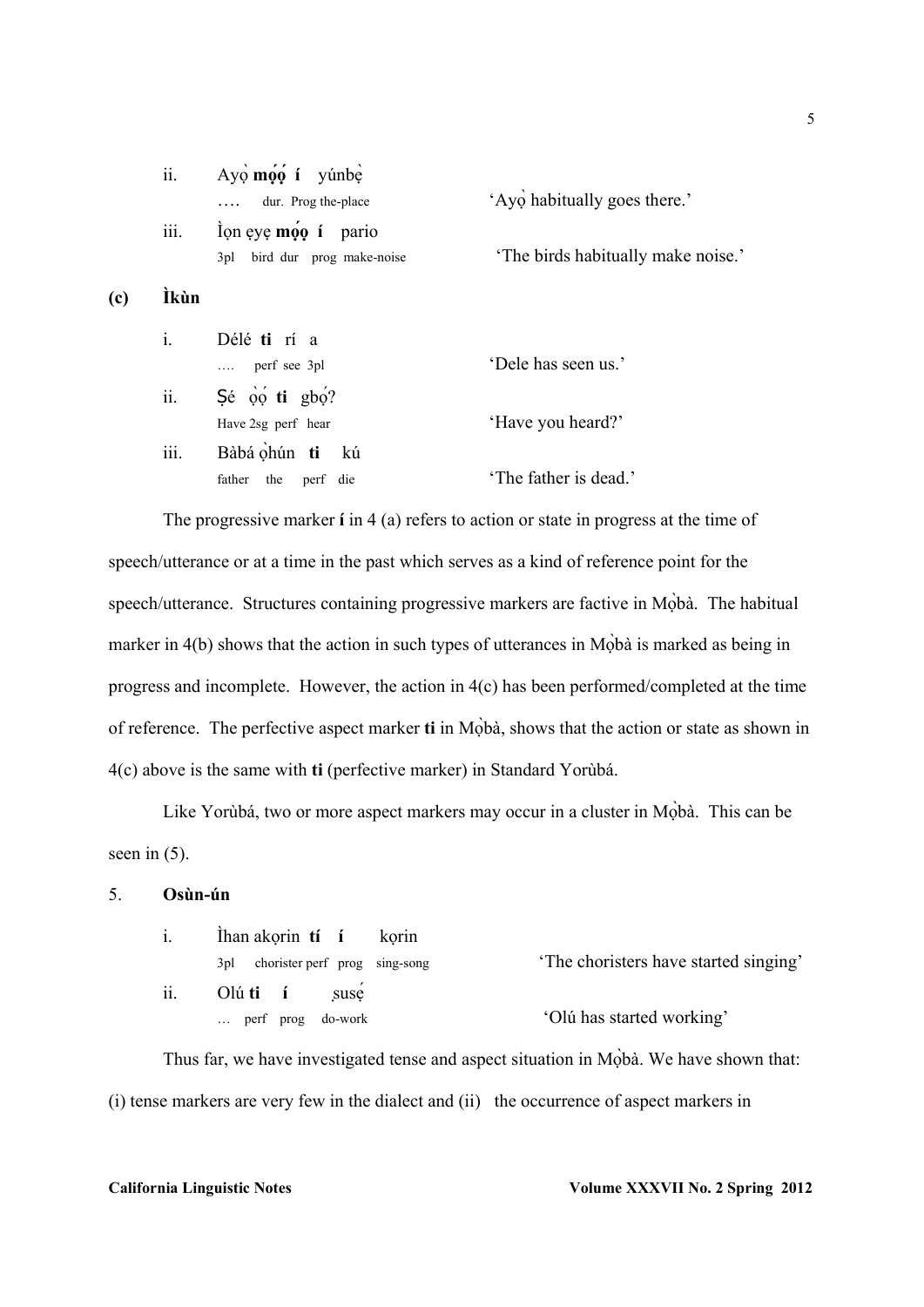syntactic constructions in the dialect resembles that of Yorùbá.

### **Negation**

Negation is a construction in grammatical and semantic analysis that typically exposes the contradiction of some or all of the sentence meaning, Crystal (1980).

6 Declarative: Olú gbe Negative: Olú kè gbe

Scholars such as Jackendoff (1972) and Klima (1964) have differentiated two types of negation, namely, constituent negation and sentence negation. As the name implies, when some or part of a sentence is negated, we talk of constituent negation. But when the whole sentence rather than its part is negated, the reference is sentence negation.

In his attempt to explain vowel harmony in Moba dialects, Bámisile  $(1986:153-174)$ identified **kè** *'not'* as the negation marker in the dialect. Ever since, no Yorùbá linguist has made any effort to investigate further on the occurrence of this and other negation markers in the syntax of Mobà. In light of this development, we shall examine in this section, the concept of negation together with its structural representation in Mọbà. ̀

# **Negation formatives in Mọbà ̀**

There are four negation markers in Mọbà. These are **kè**, mọo, oko and rì. These items are free morphemes and they occur immediately after the subject NP in the dialect.

### **The Negative Marker** *kè* **'not'**

This negation marker is similar to **kò**/**kì** 'not' in standard Yoruba. While standard Yorùbá optionally permits the full form of this negation marker **kò/ki**, Mọbà obligatorily permits the full ̀ form of the negation marker. The negation marker **kè** is used to negate the verb or verb phrase in grammatical formation as shown in (7).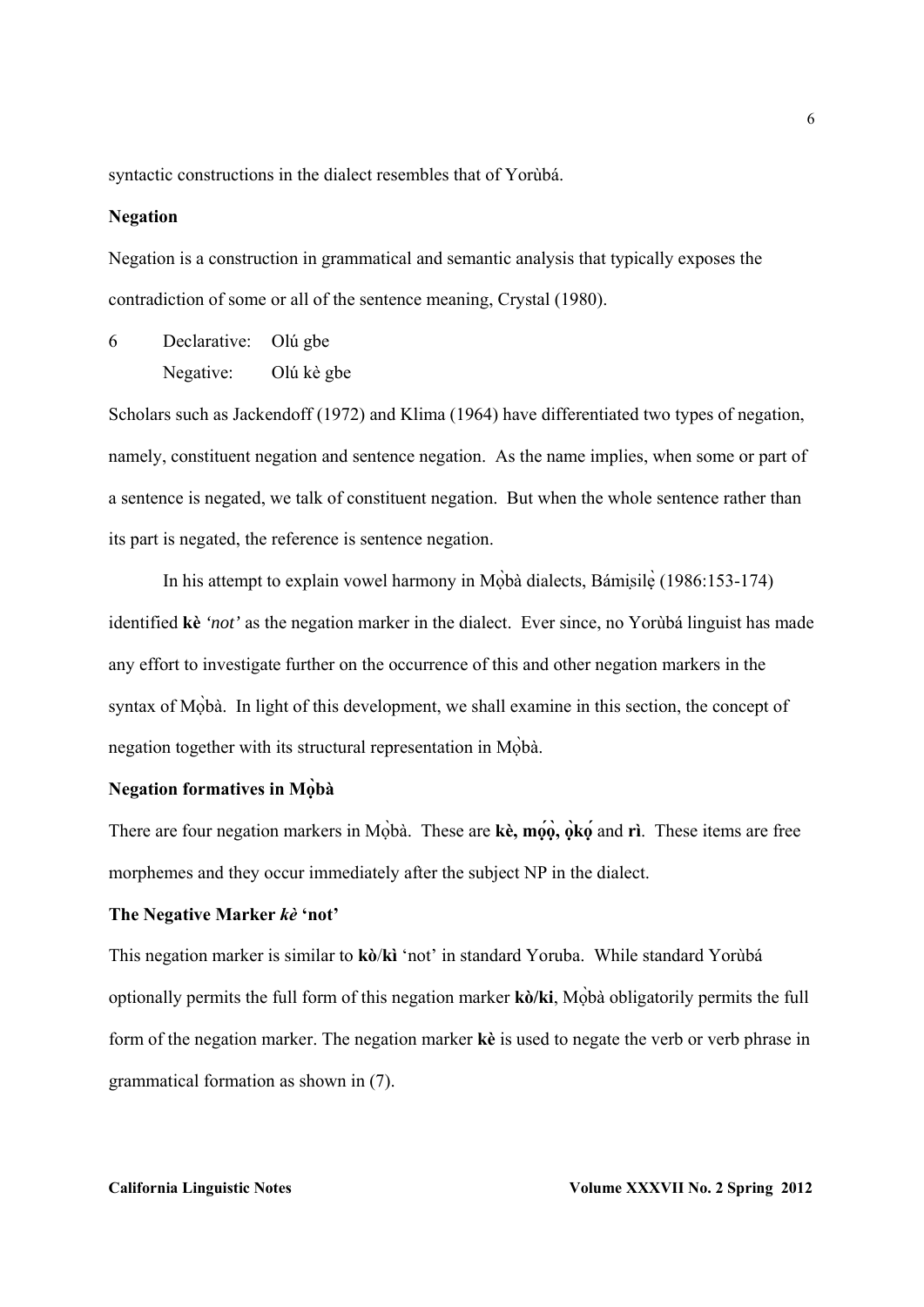### 7. **Ẹkàn ̀**

| i.   | Olú kè gbe                         |                                            |
|------|------------------------------------|--------------------------------------------|
|      | neg. carry                         | 'Olú did not carry it.'                    |
| ii.  | Olú kè lo                          |                                            |
|      | $\ldots$ neg go                    | 'Olú did not go.'                          |
| iii. | Olè kè $i$ rìn loson-on            |                                            |
|      | thief neg prog walk afternoon      | The thief would not walk in the afternoon' |
| iv.  | Kè í se rírà ni Olú rà á           |                                            |
|      | neg prog do buying foc. Olú buy it | 'It is not that Olú bought it.'            |
| V.   | Kè páàsì bée ni kè féèlì           |                                            |
|      | yet foc not fail<br>neg pass       | 's/he neither pass nor fail.'              |

Examples 7 (i-iii) show that no element can intervene between the subject NP and the negation marker in Mọbà. So also, example 7 (iii-iv) show that the negation marker **kè**, can occur before progressive aspect marker *í* in the dialect. The choice of either **kè**/**kẹ̀** depends on the advanced tongue root feature of the vowel of the verb that follows it.

# **The Negation marker** *mọọ́**̀ 'not'*.

Like **máà** *'not'* in standard Yorùba and **mọọ́ ̀***'not'* in Èkìtì dialects, this negation marker is used mostly to negate imperatives in Mobà as evident in the following constructions.

8. **Osí** 

|      | mọo jà                      |                        |
|------|-----------------------------|------------------------|
|      | neg fight                   | 'Don't fight'          |
| ii.  | $m\hat{\rho}\hat{\rho}$ gbe |                        |
|      | neg<br>carry                | 'Don't carry it.'      |
| iii. | mọo ké mọ                   |                        |
|      | cry stop<br>neg             | 'Don't cry'            |
| iv.  | mọo jẹ dùn mi               |                        |
|      | let pain leg<br>neg         | 'Don't let it pain me' |

In contrast to Èkìtì dialects where **mọo** has **móò** as a variant and the choice between the two variants depend on the tongue height of the following vowel, i.e. when the vowel of the verb that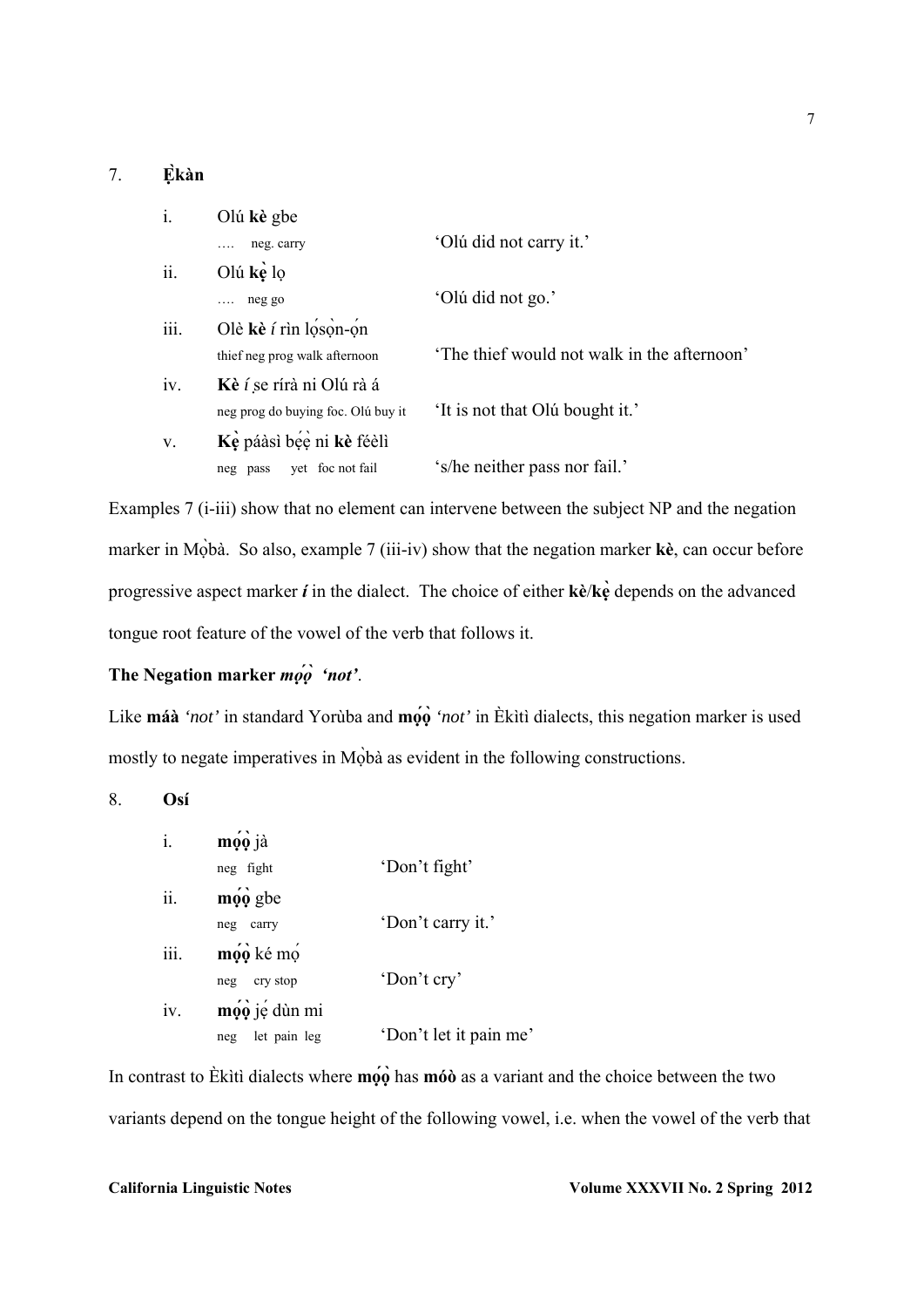follow it is half close, **mó** is used. The alternant  $m\hat{\rho}\hat{\rho}$  is used when the vowel of the verb that follows it is open or half open as in (9) below.

### 9**. Adó**

| móò gbe | móò ki |
|---------|--------|
| mọo lọ  | mọo jà |

In Mobà, **moo** has no variants, hence its occurrence does not depend on the tongue height of the verb that follows it. This explains why the form remains constant in (8) despite being followed by verbs with different advanced tongue root features. This brings to question the claim made in Bámisilę̀ (1986) that Mọbà exhibits full vowel harmony system in negative constructions in Mòbà.

Another important thing to note about  $\bf{k}$ **è** and  $\bf{m}$ **o** $\hat{\bf{o}}$  in M $\hat{\bf{o}}$ **b**à is that only the negation marker **kè,** can precede and negate a modal while **mọọ́ ̀**follows it as shown in (10) below:

| 10. | Olú ke yoo moo á            |                           |
|-----|-----------------------------|---------------------------|
|     | $\ldots$ Neg model neg come | 'Olú may not come'        |
|     | Kè yoo moo gbe              |                           |
|     | Neg model neg carry-it      | 'H/She may not carry it.' |

# **The Negation Marker Ọ̀kọ́***'not'*

Mộbà uses the negation marker  $\phi$ **k**<sup> $\phi$ </sup> to negate a constituent, namely, nouns/noun phrases only. The negation marker regularly follows the noun it negates in the dialect, as in (11).

11. **Ìlọfà** 

| i.   | Èmi oko                   |                                  |
|------|---------------------------|----------------------------------|
|      | <b>Isg</b><br>neg         | 'I wasn't the one.'              |
| ii.  | Olú àti Ayọ oko           |                                  |
|      | and Ayo neg<br>Olú        | 'It is not Olú and Ayo'          |
| iii. | Olú $\phi$ k $\phi$ e gbe |                                  |
|      | neg that carry<br>Olú     | 'It is not Olu that carried it.' |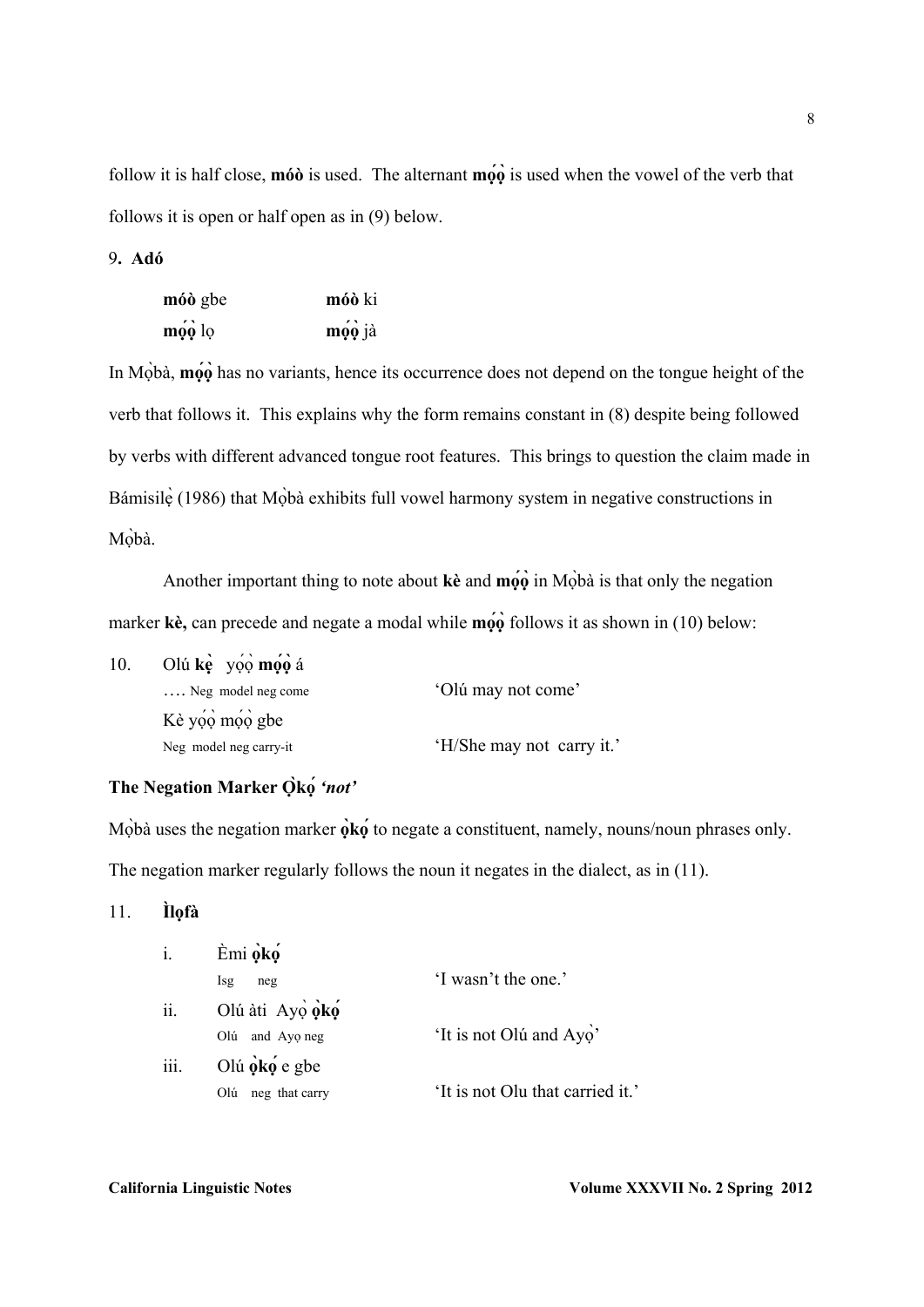Like Mọbà, which uses  $\phi$ **k**o, the standard Yoruba uses **k**o '*not*' to negate nouns/noun phrases. We want to posit here that  $\phi \mathbf{k} \phi$  is probably the origin of  $\mathbf{k} \phi$  in standard Yorùbá as no other Yorùbá dialects is known to use **ọk̀ ọ́**to negate nouns/noun phrases.

# **The Negation Marker rì/ì** *'not'*

The negation marker **rì**/**ì** is used to negate verb phrase in nominalizations in Mobà and other Central Yorùbá dialects. The example of its usage is shown in (12):

# 12. **Ẹp̀ ẹ̀**

| $i$ . | À-je-rì-je-tán             |                             |
|-------|----------------------------|-----------------------------|
|       | prefix eat neg eat-finish  | 'eating without finishin.'  |
| ii.   | $\dot{A}$ -bù- rì- bù- tán |                             |
|       | prefix cut neg cut-finish  | 'cutting without finishing' |
| iii.  | $A - ri - lo$              |                             |
|       | prefix neg go              | 'failure to go'             |
| iv.   | $\dot{A}$ -ri-gbe          |                             |
|       | prefix neg carry           | 'failure to carry it'       |

 Sàláwù (1998:43; 2001:112) believes that this negation marker has the form **àrì** in Èkìtí dialects. According to him, **àrì** is a unitary morpheme used to negate verbs. His reasoning is based on the premise that **rì** is not found in Èkìtì lexemes. Our findings show, however, that **rì**  does appear in the lexicon of Èkìtì as shown below in (13).

# 13. **Ọyẹ/Ìḱ ọlé ̀**

| $\vec{r}$ 'sink' | ulé rì  | 'The house sank'                                                            |
|------------------|---------|-----------------------------------------------------------------------------|
| rì 'spoil'       | kòkó rì | Cocoa has spoilt'                                                           |
| ri 'negator'     |         | ká sé e kọ $\circ$ rì jế tín 'Why is it that you did not finish eating it.' |

The negator marker **rì** as used in (12) above shows that (a) **àrì** is not a unitary morpheme in Mobà. Therefore, it should be analyzed as  $\hat{a}$ -prefix and **r**ì negation marker; (b) the so-called negative prefix **àì**, which some Yorùbá scholars believe to be a single morpheme in Yorùbá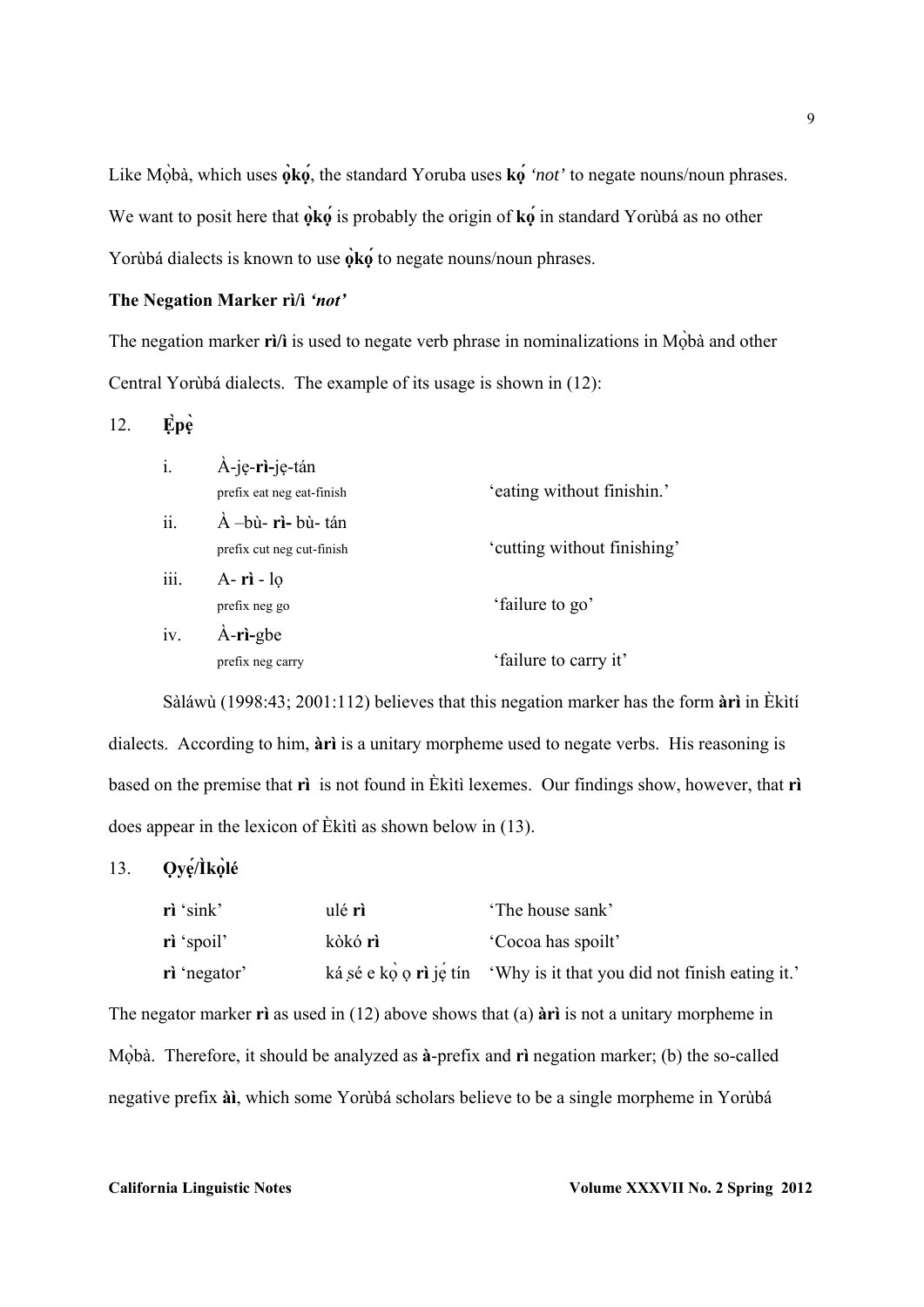(Bámgbóṣé (1990:106), Owólabí (1995:92, 108) and Táíwò (2006)) is actually the nominalizing prefix **à**- followed by the negation marker **ì** as shown in (14) below:

### 14. **Yorùbá**

| $\dot{a}$ - je - $\dot{b}$ - je - tán |                            |
|---------------------------------------|----------------------------|
| prefix eat neg eat finish             | 'eating without finishing' |
| $\dot{a}$ - $\dot{a}$ - gbe           |                            |
| prefix neg carry                      | 'failure to carry it.'     |

# **Conclusion**

Our attempt at a grammatical exposition with reference to tense/aspect and negation in Mọbà has ̀ given us the opportunity to explore the functions and structural occurrence of these grammatical items in the dialect. We observed that the occurrence of tense and aspect markers in the dialect and standard Yorùbá resemble each other. In addition, we identified four negation markers in Mọbà. The negation system in the dialect differs slightly from standard Yorùbá. For instance, where standard Yorùbá optionally deletes the consonant of the negation **kò**, Mobà permits the full form of kè. The use of negation marker rì in Mọbà requires that à **à**, which some Yorùbá linguists believe is a unitary morpheme, be analyzed as two distinct morphemes.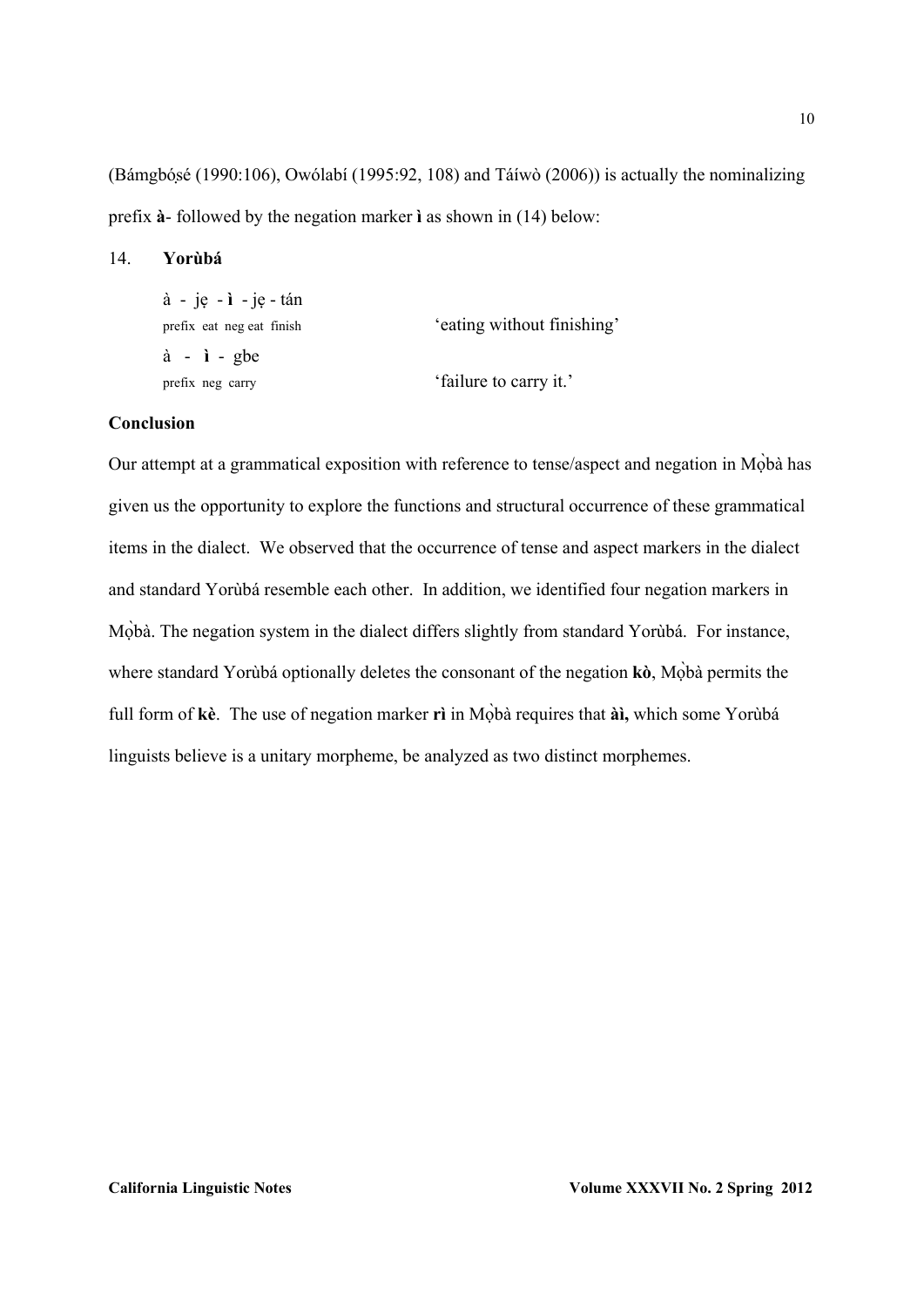### **References**

- Adéwọlé, L.O 1988. "The Categorical Status of the Functions of the Yorùbá AuxiliaryVerbs with some Structural Analyses in GPSG". PhD Dissertation, University of Edinburgh.
- Ajíbóyè, O. 1990. Àtúnyẹ̀wò Fonọlọji Mọ̀bà" M.A Thesis, University of Ìlọrin.
- Akinlabi, A.M 1985. Tonal Under specification of Yorùbá Tone. PhD Thesis, University of Ibadan.
- Awóbùlúyì, O. 1967. "Studies in the Syntax of the Standard Yorùbá Verb." Doctoral Dissertation, Columbia University, New York.
- Awóbùlùyí, O. 1978. **Essentials of Yorùbá Grammar**. Ìbàdàn: Oxford University Press.
- Awóbùlúyì, O. 1992. "Aspect of Contemporary Standard Yorùbá in Dialectological Perspective" in Akínwùmi Ishola (ed.) **New Findings In Yorùbá Studies**. J.F. Ọdúnjọ Memorial Lectures Organizing Committee.
- Awóbùlúyì, O. 1998 "Àwọn Ẹ̀ka-èdè Yorùbá" Paper read at Yorùbá Studies Association of Nigeria, Pastoral Institute, Bodija, Ibadan.
- Awóbùlúyì, O. 2008. **Ẹk̀ ọ Ì́** ṣ**ẹ̀dá-Ọ̀rọ Yorùbá ̀** . Àkúrẹ́: Montem Paerbacks.
- Bámgbóṣé, A. 1966. **A Grammar of Yorùbá**. Cambridge University.
- Bámgbóṣé, A. 1990. **Fonọĺọjì àti Gírámà ́ Yorùbá**. Ibàdàn: University Press.
- Bámisilę, O. 1986. "Fonọlọji Yorùbá Mọbà." M.A Thesis, University of Ìlorin.
- Crystal, D. 1980. **A First Dictionary of Linguistics and Phonetics**, Adre Deutsch Limited.
- Ìlọrí, J.F. 2010. "Nominal Constructions in Igala and Yorùbá" PhD Thesis, Adekunle Ajasin ̀ University, Akungba-Akoko.
- Jakendoff, R.S 1972. **Semantic Interpretation in Generative Grammar**. Cambridge: M.I.T Press.
- Klima, E.S. 1964. 'Negation in English' in Fordor, J.A And J.J Kate (eds.) **The Structure of Language**. New Jersey: Prentice-Hall Inc; pp. 218-323.
- Ọdúntan, G.B. 2000 "Yoruba Clause Structure." PhD Thesis. The University of Iowa.

Law, O. 1990. "Ìpàróje Nínú Èdè Yorùbá." M.A Thesis, University of Ìlorin.